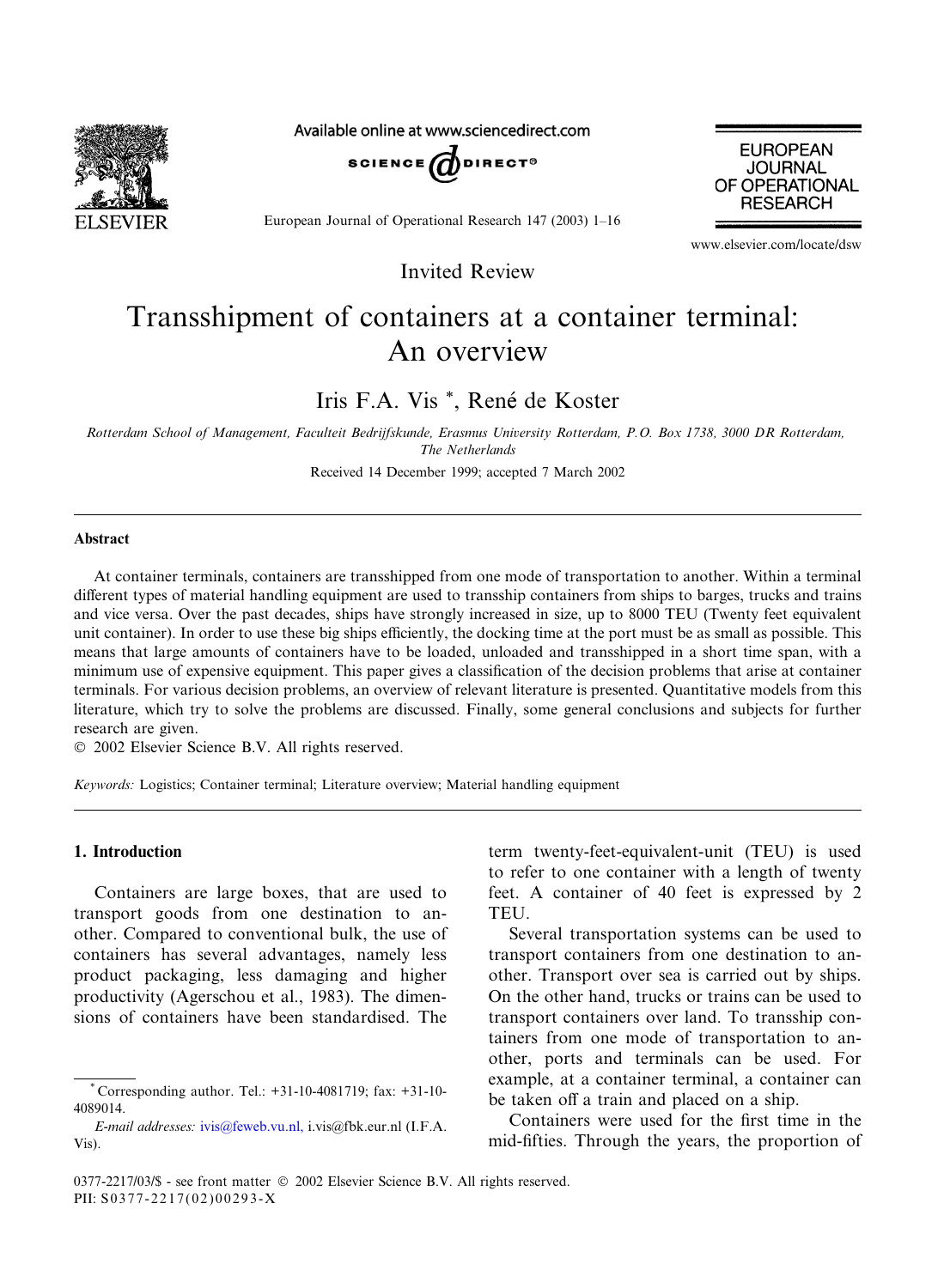cargo handled with containers has steadily increased. As a result of the enormous growth, the capacity of ships has been extended from 400 to 4000 TEU and more. Furthermore, the importance of ports and terminals has grown. With the introduction of larger ships, small terminals have changed into large terminals. To ensure a fast transshipment process, at large terminals, control for efficiency and a high degree of coordination is necessary. These terminals can be obtained by using, among other things, information technology and automated control technology. For example, in Wan et al. (1992), it is shown that the application of information technology in the port of Singapore results in more efficiency and a higher performance. In Leeper (1988) it is concluded that, in order to achieve an improvement of productivity and reduction in investment costs, an advanced automated control technology is a necessary condition.

Within a terminal different types of material handling equipment are used to transship containers from ships to barges, trucks and trains and vice versa. The containers can be transshipped directly from one mode of transportation to another. On the other hand, containers can also be stored in a storage area for a certain period, before they are transferred to another mode. First of all, the layout and the choice of equipment has to be determined. This is a necessary condition to obtain an efficient terminal. Furthermore, planning and control concepts for the different types of material handling equipment have to be developed. These concepts should result in a sufficient performance. In practice, most concepts are developed with the use of simulation or based on practical experience of decision makers. Furthermore, much research is done in this area, results of which could be incorporated in real terminals.

We can distinguish between three planning and control levels in making decisions to obtain an efficient terminal, namely the strategic level, the tactical level and the operational level. At the strategic level it is, for example, decided which layout, material handling equipment and ways of operation are used. The time horizon of decisions at this level covers one to several years. These decisions lead to the definition of a set of constraints under which the decisions at the tactical and operational level have to be made.

At the tactical level, it is decided which type of information is used and which broad choices have to be made. An example of a decision, that has to be made is: which ways of storing containers should be used? The time horizon of these decisions covers a day to months. Finally, at the operational level all detailed daily problems are solved, like where a certain container should be stored.

In this paper, the most common used types of material handling equipment at container terminals are discussed. For every system, various decision problems and solution approaches are treated. For each of the decision problems an overview of relevant literature is given.

The organisation of the paper is as follows: Section 2 describes the processes at container terminals. The planning of a complete terminal is examined in Section 3. Finally, some general conclusions and subjects for further research are given.

### 2. Processes at container terminals

Ships are nowadays unloaded and loaded at large terminals. The unloading and loading process at a typical modern container terminal is illustrated in Fig. 1. This loading and unloading process can be divided into different subprocesses, described below. When a ship arrives at the port, the import containers have to be taken off the ship. This is done by Quay Cranes (QCs), which take the containers off the ship's hold or off the deck. Next, the containers are transferred from the QCs to vehicles that travel between the ship and the stack. This stack consists of a number of lanes, where containers can be stored for a certain period. The lanes are served by systems like cranes or straddle carriers (SCs). A straddle carrier can both transport containers and store them in the stack. It is also possible to use dedicated vehicles to transport containers. If a vehicle arrives at the stack, it puts the load down or the stack crane takes the container off the vehicle and stores it in the stack. After a certain period the containers are retrieved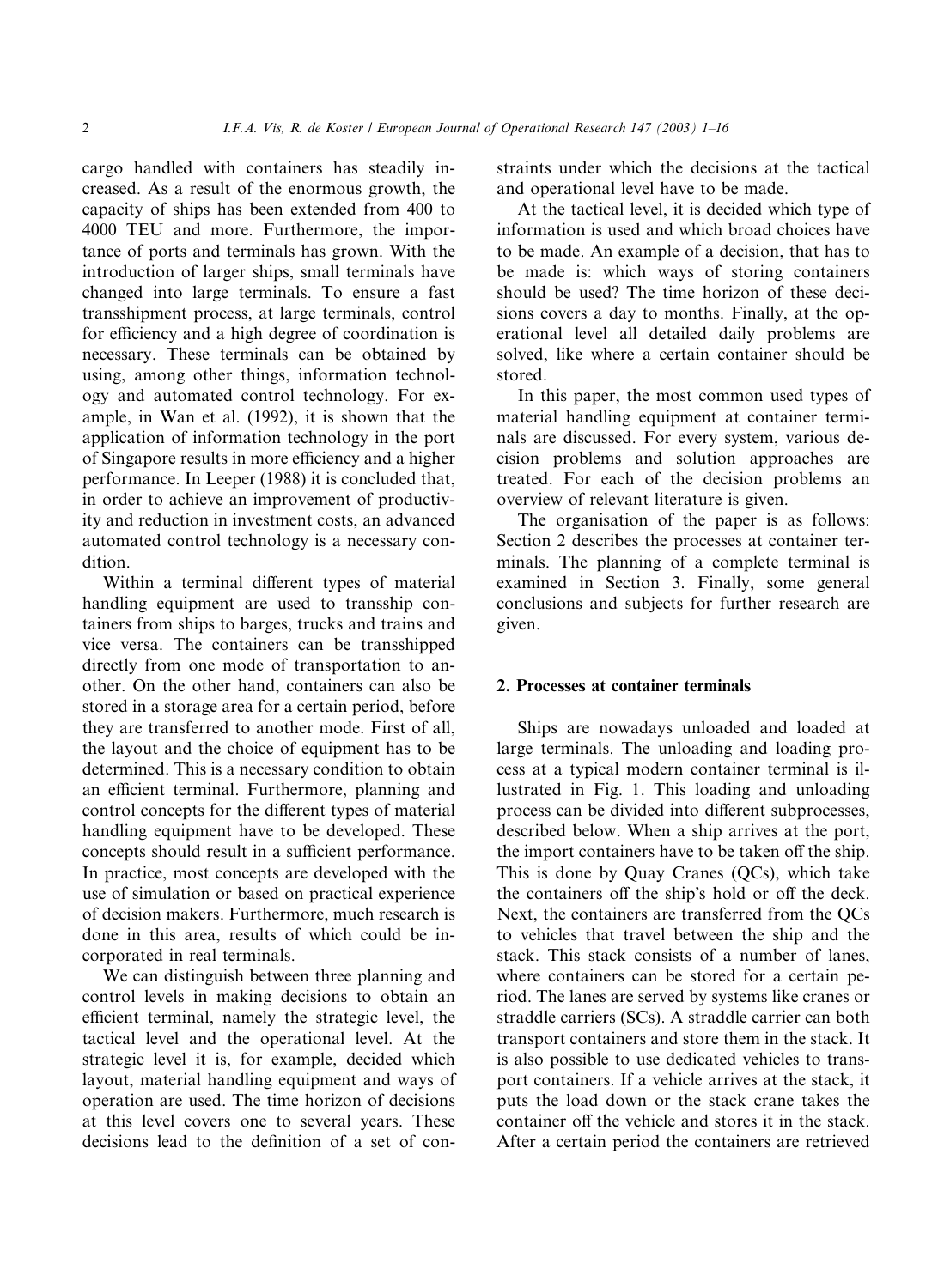

Fig. 1. Process of unloading and loading a ship.

from the stack by cranes and transported by vehicles to transportation modes like barges, deep sea ships, trucks or trains. This process can also be executed in reverse order, to load export containers onto a ship.

Most of the terminals make use of manned equipment, like straddle carriers, cranes and multitrailer-systems. However, a few terminals, like some terminals in Rotterdam, are automated. At such terminals automated guided vehicles (AGVs) may be used for the transport of containers. Furthermore, the stacking process can also be done automatically by automated stacking cranes (ASCs).

In this section different subprocesses and their corresponding types of material handling equipment are described in more detail. In Fig. 2 all subprocesses are illustrated. The processes of Fig. 2 correspond to the systems of Fig. 1. Furthermore, different decision problems of the various types of material handling equipment are presented. Ways of solving these problems are also discussed.

## 2.1. Arrival of the ship

When a ship arrives at the port, it has to moor at the quay. For this purpose, a number of berths (i.e. place to moor) are available. The number of berths that should be available at the quay is one of the decisions that has to be made at the strategic level. In Edmond and Maggs (1978) queueing models are evaluated, which can be used in making this decision. They conclude that some of these queueing models can be used when the model and parameters are chosen carefully and the results are evaluated precisely.

One of the decisions at the operational level is the allocation of a berth to the ship. In Imai et al. (1997) it is studied how to allocate berths to ships while optimising the berth utilisation. On one hand optimal berth allocation can be obtained by minimising the sum of port staying times. As a result, ships moor at the quay according to the first come first served principle. On the other hand berths can be allocated, without consideration of ship's arrival order, by allocating ships at a berth



Fig. 2. Processes at a container terminal.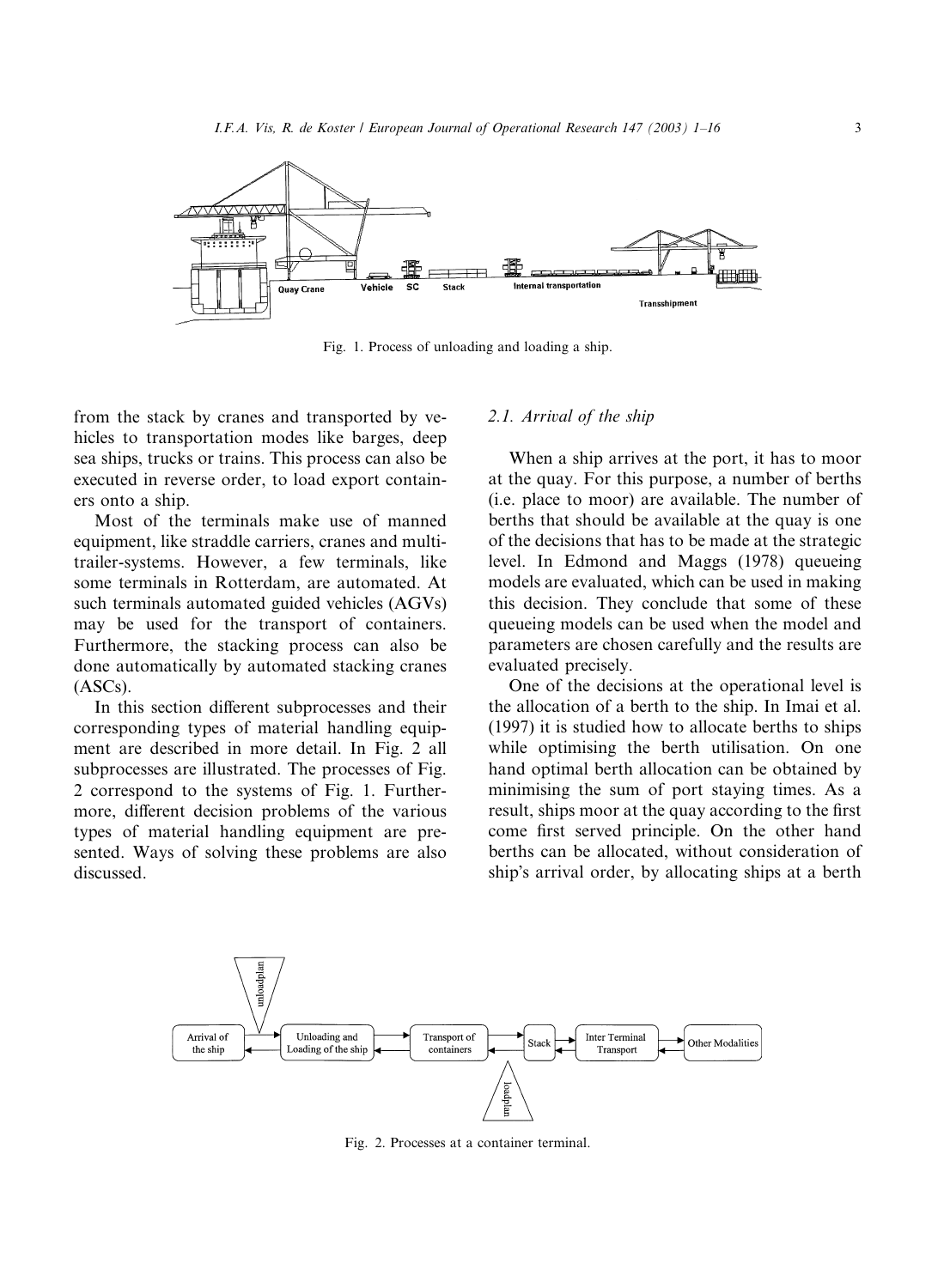closest by the area in the stack in which most containers for this specific ship are located. As a result, the resulting terminal utilisation will be maximal, but ship owners will be dissatisfied by the long waiting times of the ships. Consequently, a trade-off exists between the total staying time in the port and the dissatisfaction of ship owners caused by the order in which ships are berthed. The berth allocation problem could be considered as a machine scheduling problem. However, the introduction of a multi-objective approach is according to Imai et al. (1997) really new in machine scheduling problems. A two objective non-linear integer program is formulated to identify the set of non-inferior berth allocations which minimises the dual objectives of overall staying time and dissatisfaction on order of berthing. Overall staying time equals the sum of the staying time of each ship, which exists of the waiting time until the berth is available and the berthing time itself. Dissatisfaction equals the sum of the number of cases in which a ship arrives later and is mooring earlier than a particular ship.

After defining the two objective non-linear integer program, the problem has to be reduced to a single objective problem. The resulting single objective problem is similar to the classical assignment problem. The objective consists of two parts, namely the sum of the waiting times plus the sum of dissatisfaction. To identify the set of solutions, generating techniques can be used which do not require prior statements about value judgments, like preferences and priorities, of the objectives. The generation method used in this paper is the waiting method. The set of non-inferior trade-offs between the first and the second term of the objective is identified by varying the value of weights. From numerical experiments, it can be concluded that the trade-off increases if the size of the port increases.

## 2.2. Unloading and loading of the ship

The number of import containers that has to be unloaded at the terminal is in practice usually only known shortly before the arrival of the ship. The unloading plan indicates which containers should be unloaded and in which hold they are situated in the ship. Successively, these containers are unloaded. Within a hold the crane driver is almost free to determine the order in which the containers are unloaded. The unloading time of a container depends on its place in the ship. Consequently, a large variance occurs in the container unloading times.

In contrast with the unloading process, there is hardly flexibility in the loading process. To ensure fast and efficient transshipment of containers, a good distribution of containers over the ship is necessary. Therefore, at the operational level a stowage planning is made. According to Shields (1984), the containers, that will be stowed, have to satisfy a variety of constraints, which arise as a result of physical limitations of the ship and containers and the sequence in which ports are visited by the ship. In Shields (1984) a system is presented which can assist in this planning process. The stowage problem is solved with the Monte Carlo method. Many different possible ship loadings are generated and the most efficient one is given. This system has been used worldwide since 1981. The most efficient plan is displayed with the precise loading order of export containers. For every container the exact place in the ship is indicated.

According to Wilson and Roach (2000), the container stowage problem is a problem, the size of which depends upon the capacity of the ship and the supply and demand of containers at each port. Finding an optimal solution is not realistic within reasonable times, because of the fact that the stowage plan has to be made across a number of ports. Therefore, the authors propose to decouple the process into two subprocesses, namely a strategic and a tactical planning process. In the first process, generalised containers are assigned to a block in the ship. Secondly, specific containers are assigned to specific locations within the blocks determined in the first phase. The block stowage problem can be solved by applying a branch and bound algorithm. The problem in the tactical phase can be solved by applying tabu search. In this way, good but not always optimal solutions will be found within reasonable computation times.

As described, decisions have to be made for questions that arise at three different levels. One of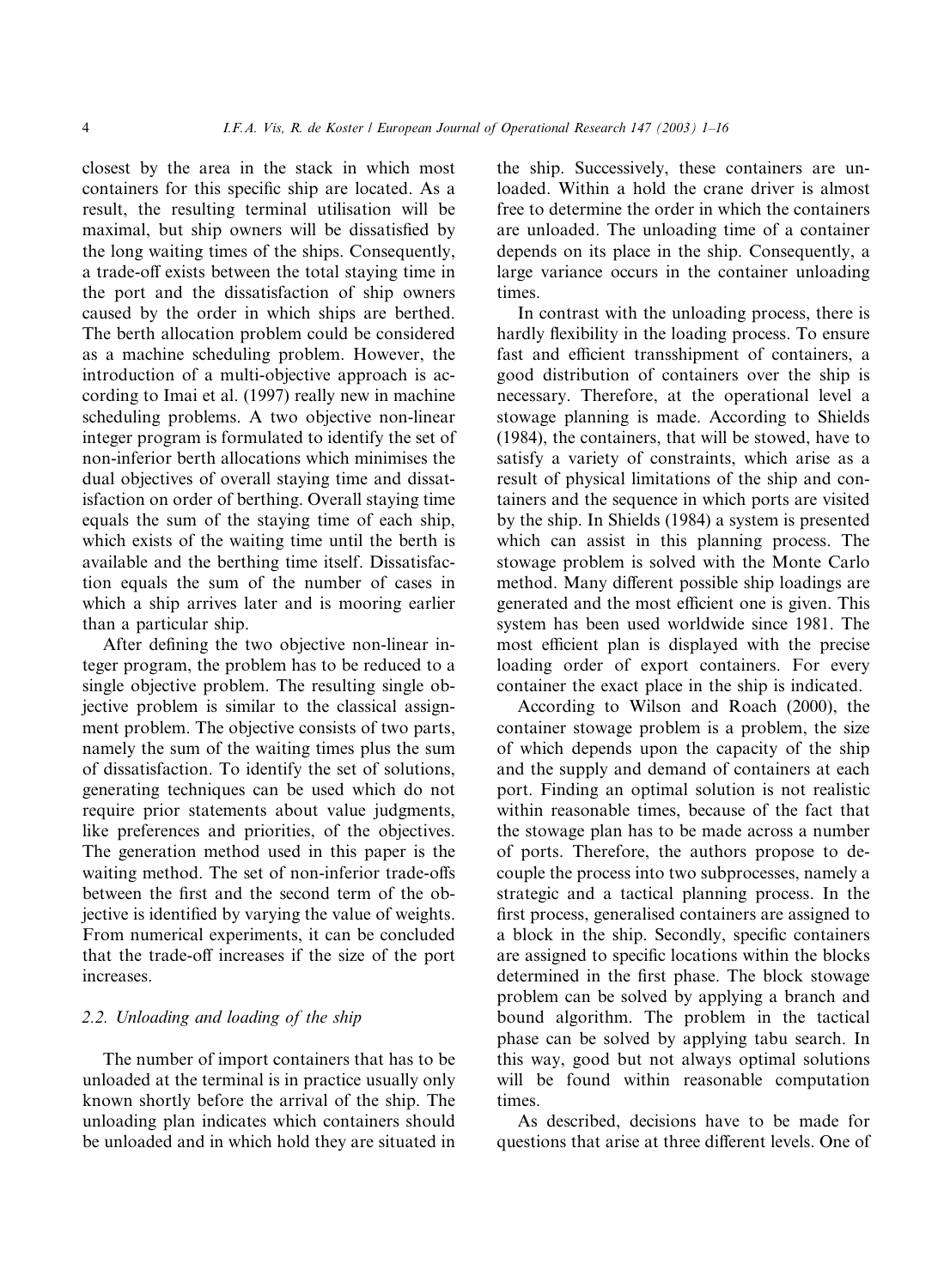the decisions that has to be made at the strategic level is, which type of material handling equipment will be used for the unloading and the loading of containers from the ship. QCs are used both at an automated and a manned terminal. QCs are manned because automation of this process encounters practical problems, like exact positioning of containers. An illustration of a QC is given in Fig. 3. The QCs are equipped with trolleys that can move along the crane arm to transport the container from the ship to the transport vehicle and vice versa. The containers are picked with a spreader, a pick up device attached to the trolley. The QCs move on rails to the different holds to take/put containers off/on the deck and holds. It can occur that at the same moment one QC is unloading a container and another QC is loading one.

At the tactical level, one of the decisions that has to be made, is the exact number of QCs that work simultaneously on one ship. Nowadays, it is necessary to carry out the process of unloading and loading very fast to satisfy customers demand. Therefore, it is necessary to minimise the delay of ships.

The most general case of the crane scheduling problem, is the case in which ships arrive at different times in the port and queue for berthing space if the berths are full. The objective in this case is to serve all the ships while minimising the total delay of the ships. In Daganzo (1989) ships are described by the number of holds they have. Only one crane can work on a hold at a time. Daganzo (1989) discusses the static crane allocation problem in which a collection of ships is available at a berth to be handled at the start of the



planning horizon and no other ships will arrive during this planning horizon. A number of identical QCs have to be allocated to the holds to minimise the total delay (i.e. costs) of the ship. The problem can be formulated as a mixed integer program. The solution indicates the average number of cranes used on each hold at every instance. As a result, an implementable crane allocation scheme has been found. Due to computational reasons, this exact solution method is only usable for a small number of ships. When a mathematical programming solution is not effective a heuristic procedure based on some scheduling principles, derived from optimal solutions, can be applied to solve the studied problem.

The dynamic case of the crane allocation problem is also studied. Within a finite horizon, ships arrive at instants within the horizon and cannot be handled before those instants instead of having ships ready at the start of the horizon. It is required to repeat the static allocation procedure for ships at the berth after each ship's arrival. Only loads remaining in the ships have to be considered. As a result, an arriving ship can get pre-emptive priority over a ship that is already being served.

For all described methods, it is assumed that cranes can operate on all ships present at the port. A formulation and solution method for the general case in which berth length is limited, is not provided in this paper. However, the results in the paper may lead to analytical expressions to predict crane productivity and ship delay, which is useful for the design of the terminal.

The minimisation of the total delay of ships is also studied by Peterkofsky and Daganzo (1990). The goal of this paper is to give an exact solution method for a class of problems considered in the paper of Daganzo (1989). This is interesting for practical use and theoretical use to test the performance of the heuristic methods. The problem is decomposed into two stages, namely finding the best departure schedule for the ships and finding a crane allocation scheme. A branch and bound method is given to solve the static case of the crane scheduling problem. This method is based on the property that the optimum is restricted to only certain kinds of departure schedules. It is proved Fig. 3. Quay crane. that the search for the optimum can be restricted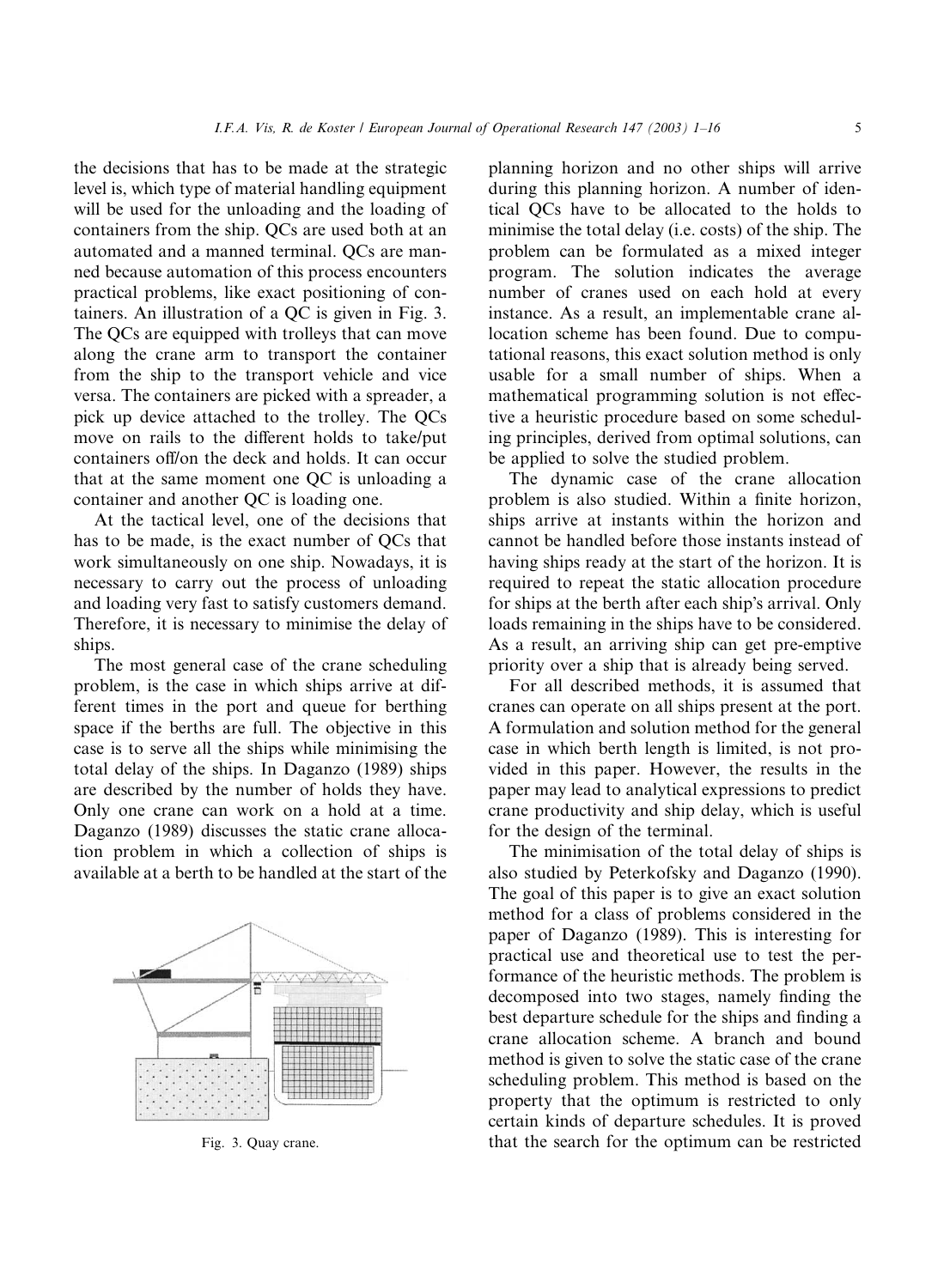to boundary points. Boundary points are feasible schedules that lie on the boundary between the solution space's infeasible and feasible regions. Ten problems, based on real world problems are generated to test the method. The performance declines quickly when the problem size grows. According to the authors the described model can be extended to take into account ships with different known arrival times. Furthermore, the model can be applied in other situations, like machine scheduling problems.

The results for the static case from the heuristic method based on principles in Daganzo (1989) and from the branch and bound approach in Peterkofsky and Daganzo (1990) are compared in the paper of Daganzo (1989). For small problems with four ships, it can be concluded that the principal based approach is comparable to a formal optimisation procedure, like a branch and bound method. In larger cases, the use of the principal based approach is preferred over the branch and bound approach due to rapidly increasing computation times. However, the performance of the principal based approach is not tested for large problems.

Decisions at the operational level, such as which crane places which container in the ship and which container should be taken out of the hold first, are in practice made by the crane driver or determined by the loading and unloading plan. No literature has been found, studying this kind of problems.

## 2.3. Transport of containers from ship to stack and vice versa

As described containers have to be transported from the ship to the stack and vice versa. When the terminal is designed, one of the decisions at the strategic level concerns the type of material handling equipment, that takes care of the transport of containers. For the transport of a single container at a manned terminal, vehicles like forklift trucks, yard trucks or straddle carriers can be used. Straddle carriers, see Fig. 4, and forklift trucks can pick up containers from the ground.

A crane is needed to put the container on the yard truck. According to Baker (1998) the use of



Fig. 4. Straddle carrier.

straddle carriers instead of non-lifting trucks can mean improved QC productivity. For the transport of multiple containers, multi-trailer systems can be used, see Fig. 5. This system, in this figure, uses a truck that pulls five trailers, each capable of carrying 2 TEU.

At an automated container terminal AGVs are used for the internal transport. AGVs, see Fig. 6, are robotic vehicles which travel along a predefined path. The road system consists of electric wires in the ground, or a grid of transponders, that control accurately the position of the AGV.

An AGV can carry one 20 feet or one 40 feet container. In the future, Europe Combined Terminals (ECT), in the port of Rotterdam, will use AGVs capable of carrying one 40 feet, one 45 feet or two 20 feet containers. Also, the capacity of the AGV will increase from 40 to 60 tonnes (Cargo Systems, 1999). The front and the back of the AGV are fitted with infrared sensors, which detect obstacles. Further, the area is divided in several subareas, so-called claim areas. While driving, the AGV claims such a claim area and consequently no other AGV can enter this area. Therefore, collisions are avoided. If an AGV hits an obstacle, bumpers on the front and the back of the AGV immediately switch off the motor of the AGV. AGVs are only practical in ports with high labour costs because of the high initial capital costs. In ports with low labour costs, the system of manned vehicles is preferable. At this moment, research is done with respect to a new type of automated vehicle, namely an automated lifting vehicle (ALV). An ALV can lift and transport one container without using a crane.

After the decision which system will be used has been made, one of the problems at the tactical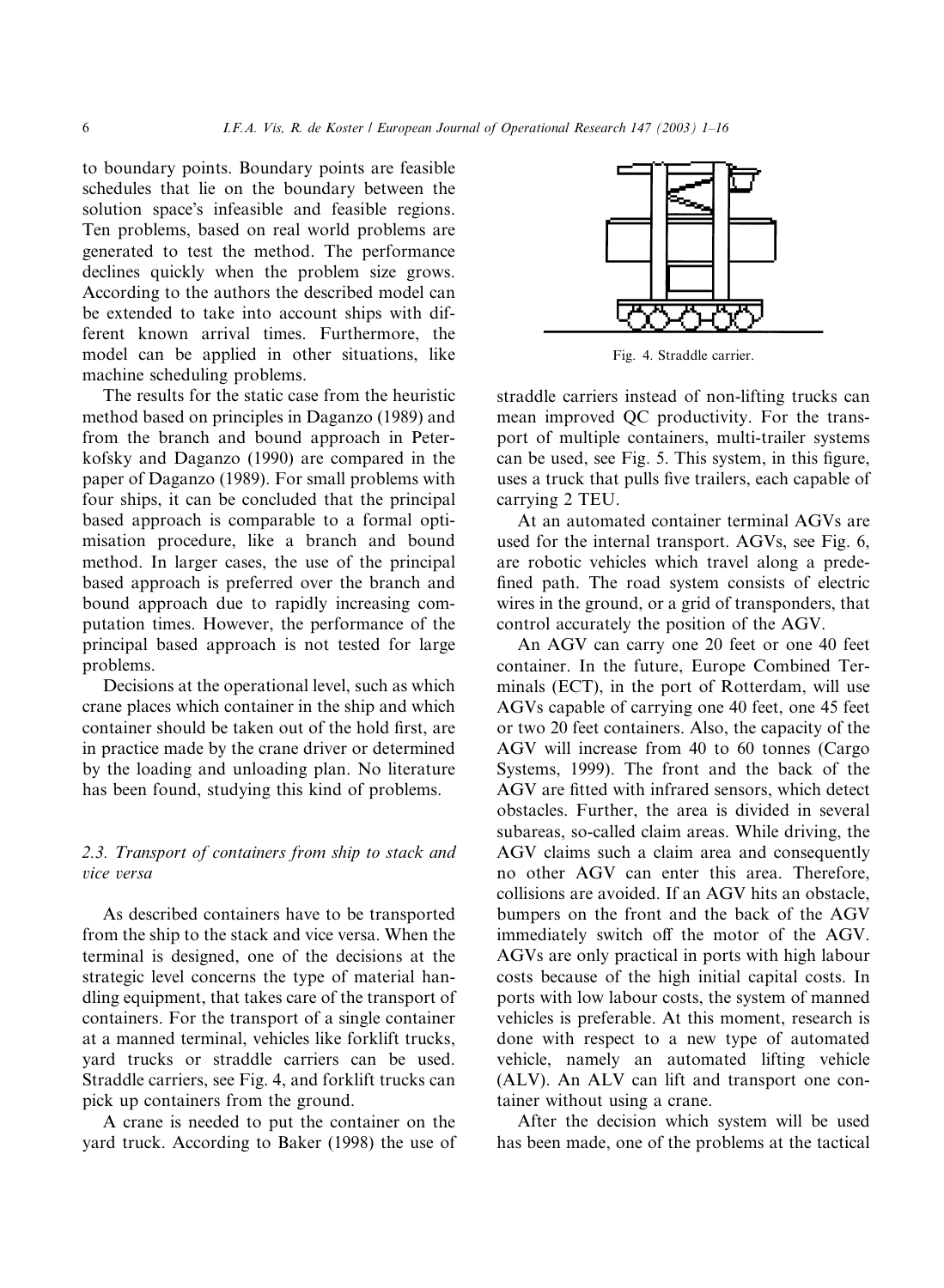

Fig. 5. Multi-trailer system.



Fig. 6. AGV from different points of view.

level that has to be solved is the determination of the necessary number of transport vehicles. In Steenken (1992) an optimisation system is developed to determine the number of straddle carriers and their route. Because of the fact that the system had to be implemented into a radio data transmission system, the system had to fulfil the conditions of a real-time application. The problem is solved as a linear assignment problem. In Vis et al. (2001) a model and an algorithm are presented to determine the necessary number of AGVs at an automated container terminal. To solve the problem a network formulation is given and a minimum flow, strongly polynomial time algorithm is developed.

At the operational level it should be decided which vehicle transports which container and which route is chosen. A complete review of the routing and scheduling of vehicles in general is given in Bodin et al. (1983). Steenken (1992) and Steenken et al. (1993) describe the more specific problem of the routing of straddle carriers at the container terminal. The objective is to minimise empty-travel distances by combining unloading and loading jobs. Routing and scheduling systems are tested and integrated into a radio data transmission system of a real terminal. Steenken (1992) obtains savings of 13% in empty drives compared

with the previously existing situation at the terminal, by solving the problem as a linear assignment problem. Steenken et al. (1993) solve the problem by formulating it as a network problem with minimum costs. Savings of 20–35% in emptytravel distances can be obtained within quite acceptable computation times.

In Kim and Bae (1999) mixed integer linear programming formulations and a heuristic method are given for dispatching containers to AGVs such that the delay of the ship and the total travel time of the AGVs is minimised.

In Chen et al. (1998) an effective dispatching rule is given that assigns AGVs to containers. Other decisions, like determination of a storage location for the import container in the stack, routing of AGVs and traffic control are considered as input. They have developed a greedy algorithm to solve this problem. In the case of a single ship with a single crane, the greedy algorithm is optimal.  $k$  AGVs are assigned to the first  $k$  containers available. Thereafter, the next container is assigned to the first available AGV. In the case of a single ship with multiple cranes, the greedy algorithm assigns an available AGV to the first available ship crane. Examples can be constructed that demonstrate that the greedy algorithm does not necessarily find the optimal solution in this case. However, with a simulation study it is shown that solutions of the greedy algorithm are close to optimal. Furthermore, the impact of this rule on other decisions, like throughput times of AGVs, crane idle times and number of cranes, is examined. Bish et al. (2001) observe an extension of this problem, namely the problem of dispatching vehicles to containers in combination with the location problem of containers. In other words, in this vehicle-scheduling-location problem each container has to be assigned to a location in the stack (see also Section 2.4) and vehicles have to be dispatched to containers such that the total time to unload all containers from the ship is minimised. It is proven that this is a NP hard problem.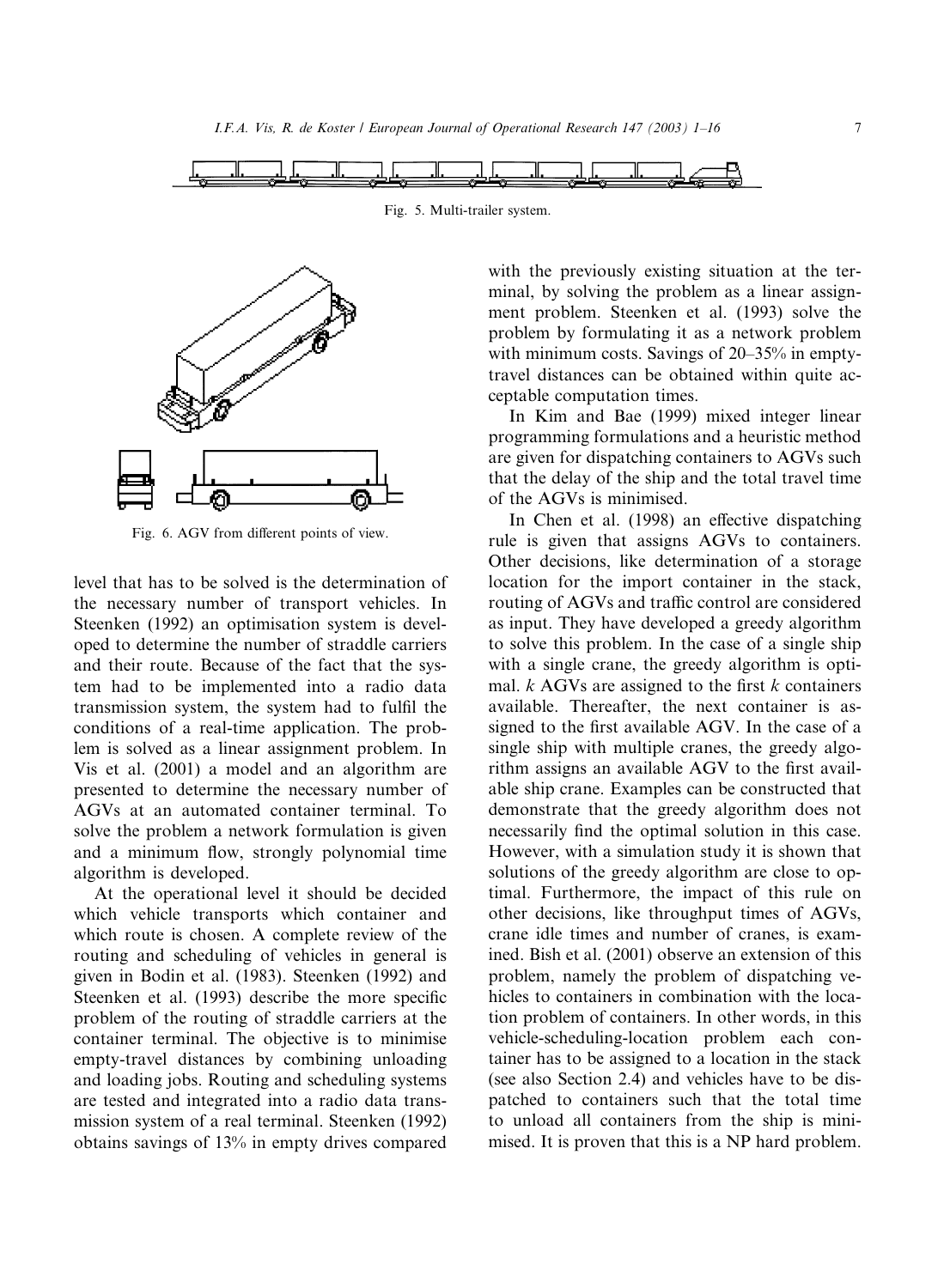Therefore, in Bish et al. (2001) a heuristic method is proposed to solve this problem. Firstly, an assignment problem is formulated in which containers are assigned to locations by minimising the total distance travelled by vehicles from QCs to locations in the stack. This objective is subject to the fact that each container must be assigned to a location and secondly to the fact that each location cannot be assigned to more than one container. The heuristic method consists of two steps. Firstly, the assignment problem is solved and locations are assigned to the containers based on this solution. Secondly, the greedy algorithm from Chen et al. (1998) is applied to the containers and their locations. The performance of the heuristic is analysed by characterising the absolute and the asymptotic worst-case performance. In the first case the performance is measured by determining the maximum deviation of the heuristic solution from the optimal one for all instances. The asymptotic worst case performance ratio is defined as the maximum deviation from optimality for all sufficiently large instances. It is proved that the worstcase error bounds are tight. To use this effective heuristic in practice other issues, like avoidance of congestion, identifying routes need to be incorporated into the analysis and algorithms.

In Van der Meer (2000) the control of guided vehicles in vehicle based internal transport systems, like container terminals, is studied. Results are presented that show how different vehicle dispatching rules behave in different environments. In Evers and Koppers (1996) the traffic control of large numbers of AGVs is studied. A formal tool to describe traffic infrastructure and its control is developed by using four types of entities: node, track, area and semaphore (i.e. a non-negative integer variable which can be interpreted as free capacity). The tool is evaluated with simulation. It can be concluded that the technique is a powerful tool for modelling transportation infrastructure and its control and that the performance and the capacity of the area increases.

### 2.4. Stacking of containers

Two ways of storing containers can be distinguished: storing on a chassis and stacking on the ground. With a chassis system each container is individually accessible. With stacking on the ground containers can be piled up, which means that not every container is directly accessible. As a consequence of limited storage space, nowadays stacking on the ground is most common. In this paper, we describe this way of stacking.

The stack (see Fig. 7) is the place where import and export containers can be stored for a certain period. The stack is divided into multiple blocks/ lanes, each consisting of a number of rows. The height of stacking varies per terminal between two and eight containers high. At the end of each lane a transfer point is situated. At this point the crane takes/places the container off/on the vehicle that transports the container. Empty containers are usually stored separately. The distribution of empty containers to ports is a related problem. It is for example studied in Crainic et al. (1993), Shen and Khoong (1995) and Cheung and Chen (1998).

A decision at the strategic level that has to be made, is choosing the type of material handling equipment that will take care of the storage and retrieval of containers in and from the stack. Systems like forklift trucks, reach stackers, yard cranes and straddle carriers can be chosen. Yard cranes (see Fig. 8) move on rubber tyres or on rails over the containers. They can provide high density storage and can be automated. These automated cranes are called ASCs. ASCs, see Fig. 8, move on rails and are controlled by the central operating system. The ASC takes/places the container with a spreader from/on the AGV. At the port of Rotterdam, the containers can be stacked six wide and two or three levels high per ASC.

Most of the described terminal operations have their origin and destination at the stack, for example the transport of containers from the stack to the ship. Therefore, efficient stacking is necessary to ensure that the remaining operations can be carried out effectively. The efficiency of stacking depends among other things on the height of stacking and strategies for storage planning of import and export containers. Various storage strategies are described in Chen (1999).

Consequences of higher stacking are reshuffles/ rehandles. To reach a specific container it can be necessary to move containers that are placed on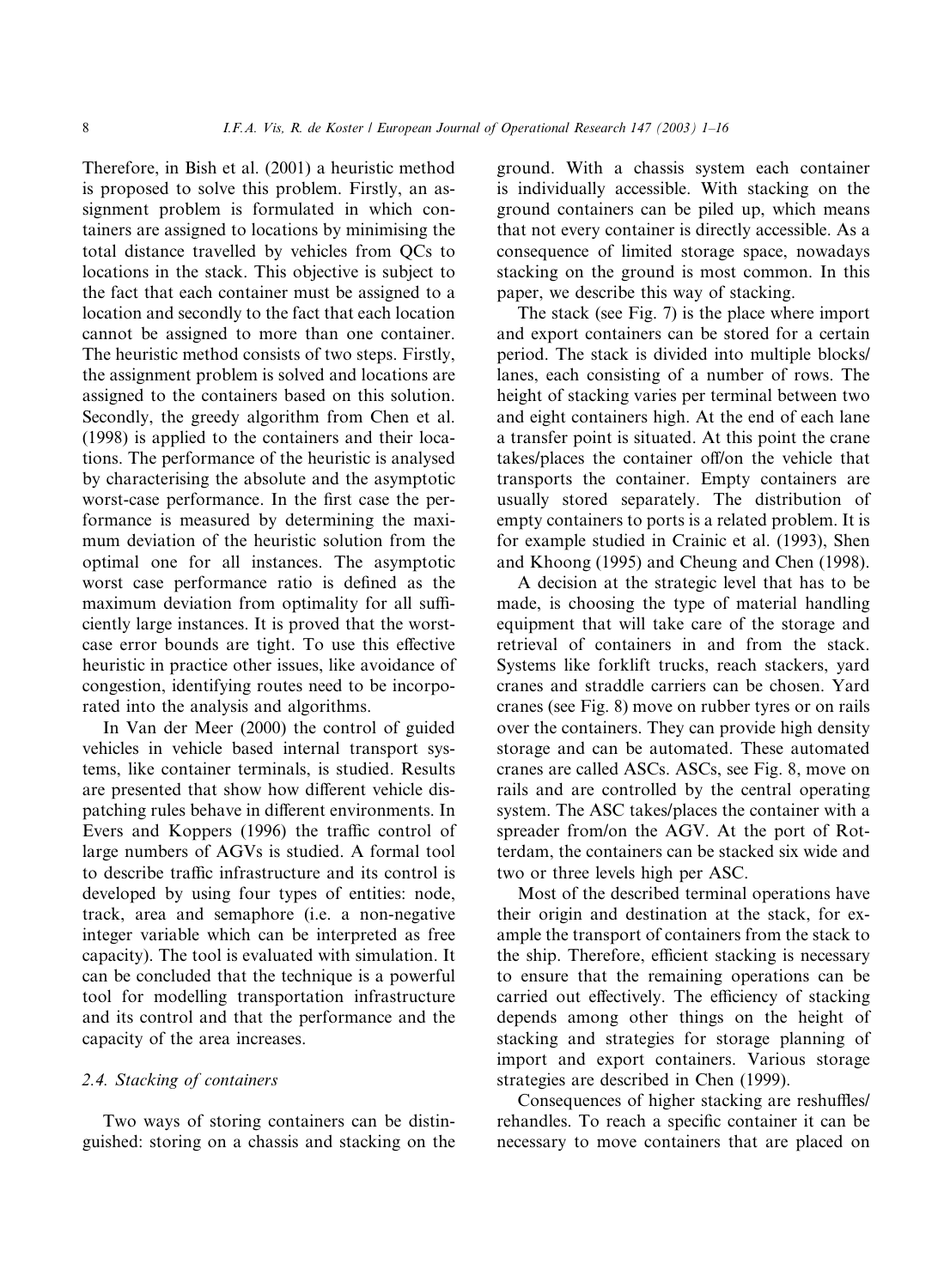

Fig. 7. Schematic top view of the stack.



Fig. 8. Yard crane/ASC.

top of the demanded container. To minimise delay by removing containers, reshuffling of the stack can be done in advance. On the other hand, the higher the stacking the less ground space is needed for the same number of containers. In Chen (1999) it is concluded that higher stacking needs the improvement of all the other relevant conditions at the same time to reduce its possible impact. Otherwise, large numbers of unproductive container movements are needed. Chung et al. (1988) develop and test strategies that can reduce the unproductive movements of the stack crane during the loading process and as a result reduce the total container loading time. They propose the idea of using a buffer area where a number of empty chassis are available to store export containers temporarily. A simulation model is developed to investigate the effects of this buffer area on the port's operation. The conclusion is drawn that intermediate storage is effective. On average, 4% reduction in the total loading time can be obtained by using a buffer space. According to the authors, this method can be implemented in every container port.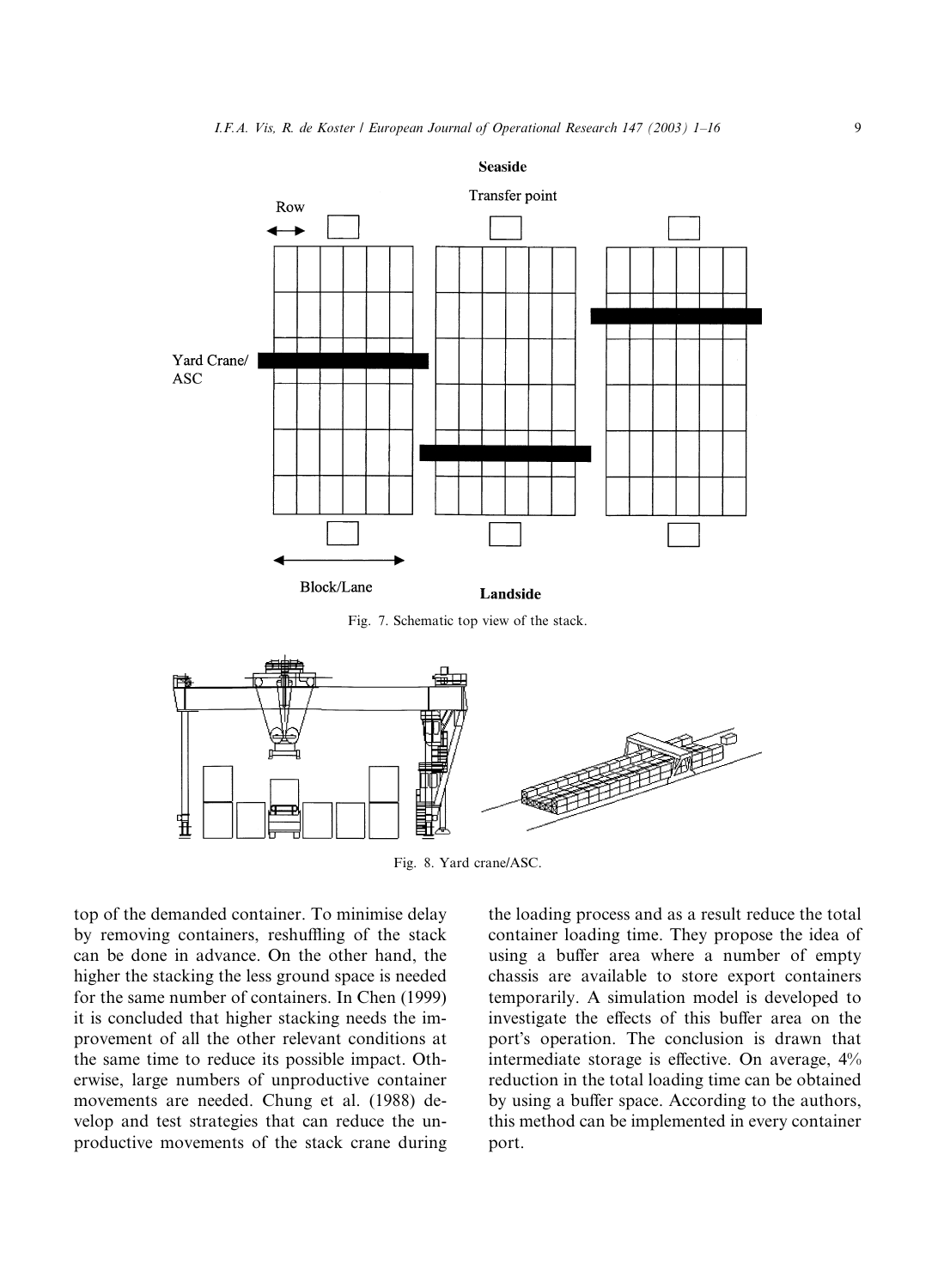Obviously, one of the problems at the strategic level is to determine a good stack configuration. De Castilho and Daganzo (1993), conclude that for a good configuration of the stack, methods are needed to estimate the number of moves to retrieve a container as a function of stack height and operation strategy. As a result it is possible to tradeoff extra handling effort for higher stacking against space requirements. Moreover, the best operating strategy can be selected for the chosen configuration. Furthermore, the problem of optimal space allocation is discussed in Holguín-Veras and Jara-Díaz (1999).

In Chen et al. (2000) the storage space allocation problem is examined. A time-space network is developed to assist in assigning containers to storage locations in advance. A time-space network can represent entities moving in time and space. Thereafter, a mathematical programming model can be developed. The objective of this model is to minimise total costs of operation. A test case and a real world case are solved with a branch and bound algorithm.

In Kim and Kim (1999a) the storage space allocation problem is also treated, with decision variables stack height and allocation space. The problem is discussed for import containers with a dynamic space requirement. The objective is to minimise the number of reshuffles under the condition that the space requirements are met. Firstly, the case in which import containers arrive with a constant arrival rate is observed. The stack height and the amount of space are decision variables. It is derived, that the optimal height of the stack equals the total number of import containers during the length of the planning horizon divided by the total number of available locations in the stack.

Secondly, it is assumed that the arrival rate of import containers follows a cyclic pattern with the period of one week. Thirdly, the case in which the arrival rate of containers varies in an irregular way on a rolling horizon is observed. Both problems can be solved by formulating a linear program model. The solution can be obtained by solving the dual problem and related subproblems by applying the subgradient optimisation technique. Summarising, the problem is solved for different cases

by determining firstly a formula representing the relationship between the stack height and number of rehandles and secondly by determining methodologies based on Lagrangian relaxation.

In Kim (1997) methods are given for the evaluation of the rehandling of containers, when import containers are picked up in a random way. Methodologies are presented to estimate the expected number of rehandles for the next container to be picked up and the total number of rehandles to pick up all containers. As expected the total number of rehandles increases when the height of the stack increases. The paper only observes the case in which containers for different ships are separated. According to Cao and Uebe (1993) the repositioning of containers is closely related to the p-median transportation problem, namely the transportation problem of containers from rows to be emptied to *p* rows not to be emptied.

In Taleb-Ibrahimi et al. (1993) results are obtained for long-term and operational planning. They give a description of handling and storage strategies for export containers and quantify their performance according to the amount of space and number of handling moves. At the strategic level the minimum amount of storage space needed is determined. At the operational level the problem of minimising and predicting the amount of work is discussed. Models are given that reflect the relationship between available handling effort, storage space and traffic demand. In Kim et al. (2000) the problem of determining storage locations for export containers with a certain weight is considered. It is required to minimise the expected number of rehandles for the loading of containers on the ship. These rehandles occur for example if lighter containers are stacked on top of heavier containers, which, as assumed in this paper, are needed first in the ship. A dynamic programming model is formulated to solve this problem. For making real time decisions a decision tree is given. The performance of this decision tree is evaluated by comparing its solutions to the solutions of the dynamic programming model. Maximally 5.5% of the decisions made with the decision tree is wrong.

One of the decisions that has to be made at the tactical level is the determination of the number of transfer cranes necessary to ensure an efficient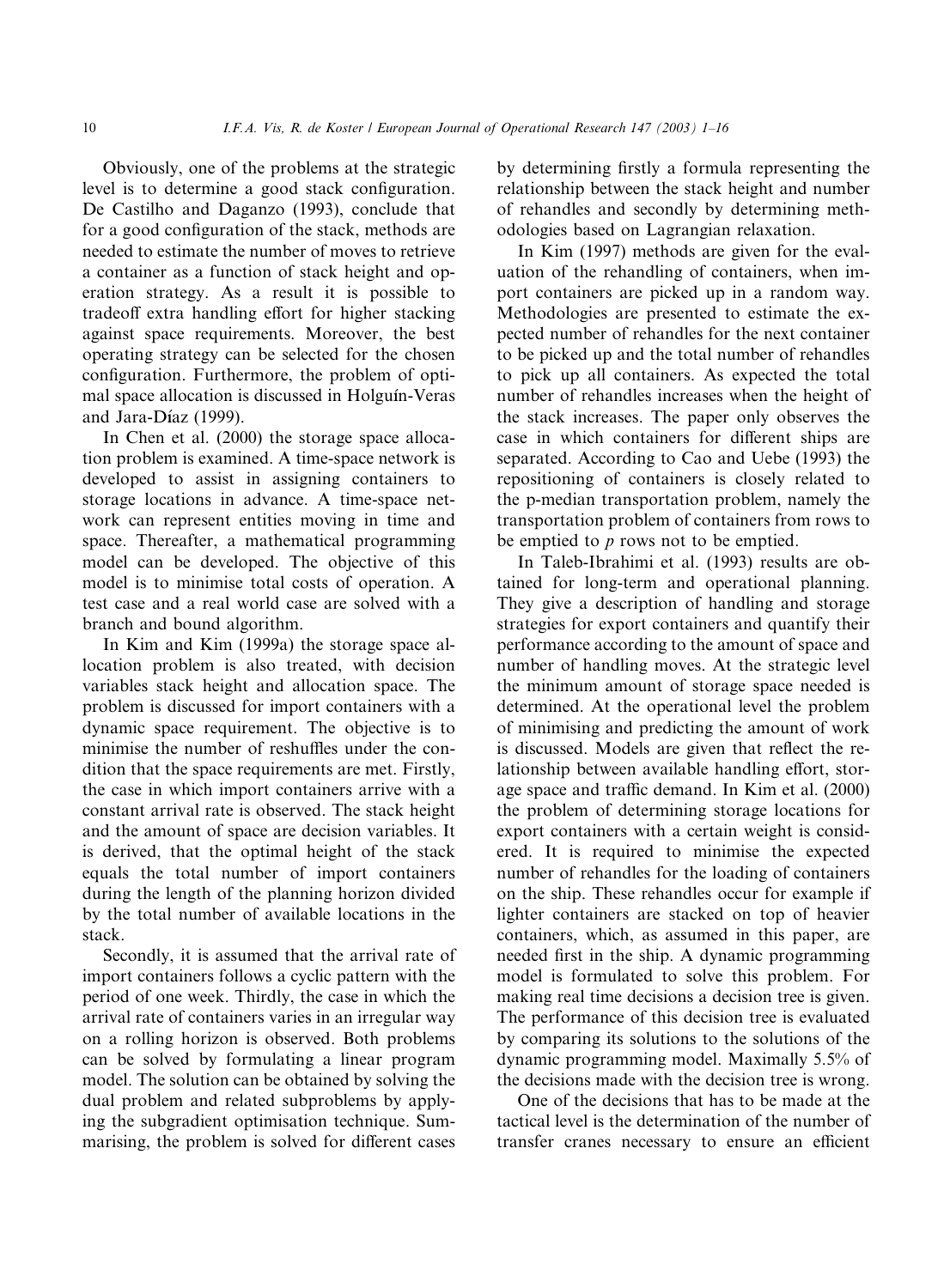storage and retrieval process. In Kim and Kim (1998) it is discussed how the optimal number of straddle carriers can be determined for import containers. According to the authors, there exists a trade off between the storage density, the accessibility, investment and service to outside trucks. A model is developed to solve analytically this trade off. The sum of all costs is minimised with respect to the number of straddle carriers and amount of space.

If straddle carriers take care of the storage and retrieval of containers from the stack, one of the decisions that has to be made at the operational level is how to route straddle carriers through the stack. In Kim and Kim (1997, 1999b,c) optimal routes of a single crane during loading operations are determined. The container handling time (i.e. the total travel time of the crane) has to be minimised by optimally determining the stack lane sequence and the number of containers to be picked up at each stack lane. The loading schedule has to satisfy the work schedule of the QCs which is assumed to be input. A tour of a crane consists of connected subtours. A subtour is a sequence of stack lanes which are visited by a crane to pick up all containers which will be loaded together at a ship's hold. A tour of a crane can be expressed as a route on a network. In the constructed network the problem is to find a path from the source to the sink and to determine the number of containers to be picked up at each node during the tour (the sum equals the number of containers in the work schedule of the crane) while minimising the travel time. This problem can be formulated as a mixed integer program. The total distance travelled within a lane is constant regardless the loading sequence of containers. Therefore, only the movements between lanes are considered in the total travel distance. With the special structures of this formulation an efficient solution method is developed. This solution algorithm consists of two procedures, namely a procedure to determine basic feasible solutions to the problem of determining the number of containers to be picked up at each lane. Secondly, a dynamic programming procedure is given to determine the route of the crane. Twenty-four problems are tested and it is concluded that the runtime of the algorithm depends highly on the number of combinations of the basic feasible solutions. From the computations it can be concluded that practical problems of a moderate size can be solved by using this algorithm. Kim and Kim (1999d) study the same problem. In this paper the problem is solved by using a beamsearch algorithm. This is a heuristic method for solving large combinatorial problems by efficiently exploring search trees. Each node in this tree represents a partial path from the first partial tour to the current one. Compared to branch and bound methods a beamsearch algorithm rejects unpromising nodes in an aggressive careless manner. The performance of the algorithm is tested by solving 360 sample problems. For smallsized problems the average value of solutions from the heuristic is 114.3% greater than the optimal solution. In both papers, the routing algorithm is only developed for a single crane. To have real practical use, the model should be extended to address multiple cranes.

Another typical problem for a container terminal is that containers have to be stored and retrieved at two sides of the stack (see Figs. 2 and 7), namely seaside (to/from the ship) and landside (to/ from other modalities). This is done by the same yard crane/ASC. Some of the decisions that have to be made to ensure an efficient process are: which side has the highest priority and how long can containers wait before they are stored or retrieved.

The problem to decide which ASC carries out which job, can be examined in two ways. If every container is treated as an individual (QC asks for a specific container from the stack), then it is clear which ASC should carry out the job. However, one can also distinguish container categories in a stack. Containers with for example the same destination, the same weight, contents and size belong to the same category. The problem of the packaging of containers is studied in Chen et al. (1995), Davies and Bischoff (1999) and Scheithauer (1999). If the QC asks for a container from a certain category a choice can be made between different containers in different stack lanes taking into account the planned workload of the ASC. The problem when the job should be carried out should be examined at the same moment.

Furthermore, at the operational level a schedule of the order in which containers are retrieved has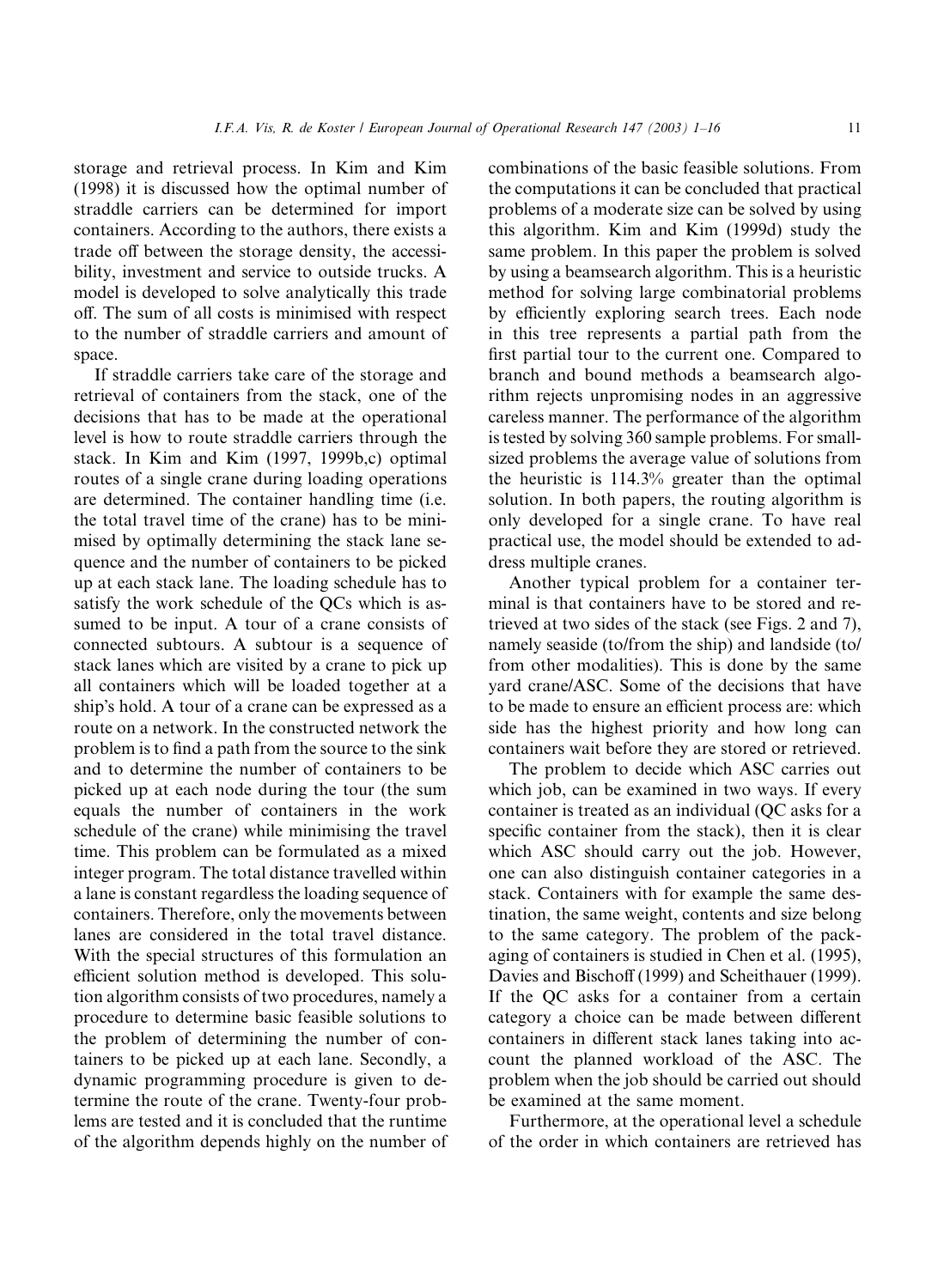to be determined. Kozan and Preston (1999) use genetic algorithms as a technique to schedule the retrieval of containers from the stack. The objective is to minimise the time ships spend at the berth for the unloading and loading process. Therefore, they want to minimise the sum of setup times (i.e. the time necessary to retrieve containers from the stack) and travel times (i.e. the time necessary to transport containers from the stack to the ship). The authors suggest that research should be done into the use of other heuristics, like neural networks or tabu search, to see if they are more efficient than genetic algorithms.

## 2.5. Inter-terminal transport and other modes of transportation

Containers have to be transported from the stack to other modes of transportation, like barges, rail and road. It is expected that, with the growth of terminals in the future, this interterminal transport becomes more and more important. According to Van Horssen (1996), new concepts and technologies have to be developed to handle the large numbers of containers expected in the future. Furthermore, research has to be done to the various transport systems by which containers can be transported between the terminals.

This inter-terminal transport can be carried out by vehicles like multi-trailer systems (see Fig. 5) and automated guided vehicles (see Fig. 6). In certain terminals it is possible that containers are put directly on, for example, trains without using transport vehicles.

One of the systems, the multi-trailer system, is studied in Kurstjens et al. (1996). A method is presented that can be used for the planning of the inter-terminal transport. This method is based on a technique which tries to minimise the number of empty trips. To obtain the minimum number of trucks needed an integer linear problem model is developed. For a particular case, it is concluded that the utilisation of the multi-trailer systems can be reduced dramatically. But on the other hand the number of transport vehicles can hardly be reduced.

One way of transporting containers to other destinations is by rail. In Kozan (1997a) an analytically based computer simulation model is developed to describe the container progress at a rail container terminal. Furthermore, the major factors influencing the throughput time of containers, which is a function of cranes, stackers and transfer systems, are discussed. The simulation model is combined with heuristic rules to describe the progress of containers in the system. Firstly, a cyclic heuristic rule is used to assign handling equipment to trains. This rule selects the first available resource beginning with the successor of the last resource seized. As a result, workloads are balanced and utilisation of handling equipment and throughput are higher. Secondly, a new heuristic rule is developed to dispatch trains to tracks. When a train enters the system there may or may not be a queue for the tracks. If there are no free tracks, the train will join the queue. Otherwise, the system sends trains first to track 1 and then to track 2 or 3 if they become available for track 1 and if they minimise total throughput time. In the case that more than one track is used, the train with the fewest number of containers will be unloaded first. A simulation model is developed by using data from a terminal in Australia. Due to cyclic train schedules a weekly simulation period was used. It is concluded, by applying the Wilcoxon Rank Test between the simulation output and the observed data for the total throughput times of containers, that the simulation program imitates the rail terminal effectively. The rail terminal is also a starting point of Bostel and Dejax (1998). They observe the allocation of containers on trains. Different models and solution methods are given and tested on realistic data. It can be concluded that the number of container moves and the use and quantity of equipment can be decreased.

Another way of transporting containers to other destinations is on the road by trucks. In Ballis and Abacoumkin (1996) a simulation model is developed that can be used in the design and evaluation of terminal facilities at the landside. Five heuristics are incorporated in the model to investigate the performance of the system. To obtain a realistic model, experiences of operations managers are included in the model. The comparison between different studies indicates that a shorter truck service time is feasible but that this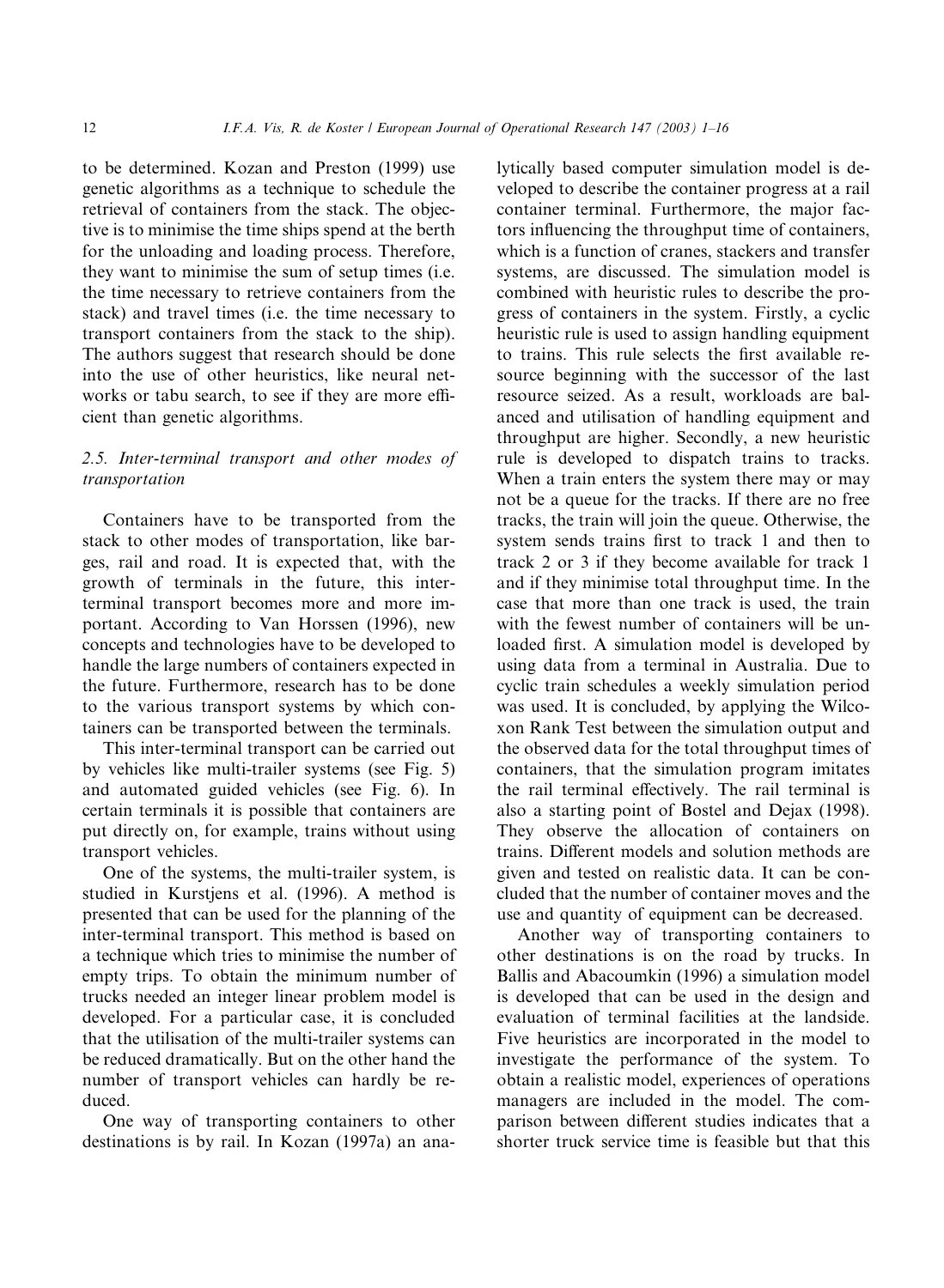leads to an increase of traffic conflicts in the internal transport network.

#### 3. Complete container terminals

In Section 2 only problems for individual types of material handling equipment are discussed. Within a container terminal it is obvious that in order to obtain an efficient terminal, it is also necessary to address all problems as a whole. The methods and algorithms obtained by optimising the single processes can be used as a base to the optimisation of the complete terminal. To evaluate control concepts, layouts and material handling equipment, simulation can be used. In a simulation model a real terminal is modelled. For better understanding of all processes and decision making, various experiments with the model should be carried out. By using simulation, it is possible to solve problems that arise simultaneously at several levels and furthermore to investigate results that are obtained by integrating different material systems. On the other hand it is a time-consuming job to develop and validate the model.

In Gambardella et al. (1998) it is shown how operations research techniques can be used to generate resource allocation plans. These plans can be used by terminal managers to determine the best management strategies. Ramani (1996) develops an interactive planning model to analyse container port operations and to support its logistics planning. It is assumed that all unloading operations are completed before loading operations are started. In the simulation model of Yun and Choi (1999) an object-oriented approach is used. The performance of a simple model, in which many design parameters affecting the performance are changed, is observed. Other simulation models for container terminals are developed in Merkuryev et al. (1998).

Instead of the time-consuming simulation models, analytical models can be used. Contrary to simulation models, it is in general, necessary to simplify the problem in such a form that it can be solved. In Van Hee and Wijbrands (1988) a decision support system for the capacity planning of container terminals is developed. Several mathematical models, each describing parts of the complete process, are incorporated in this system. The system can support decisions at the strategic and tactical level. It is not meant for day to day planning. This decision support system is partly based on the system, for a breakbulk terminal, developed by Van Hee et al. (1988).

In Kozan (1997b) analytical and simulation planning models for a complete terminal are compared. It is stated that containers arrive at the seaside in batches, namely on the ship, and not alone. Consequently, a batch-arrival multi-server queuing model is developed and compared with a simulation model. The results of this comparison indicate that, at a 95% level of significance, there exists little difference between the models. However, before implementing the analytical model, long-term data collection is necessary.

In Kozan (2000) the problem is examined of the minimisation of handling and travelling times of import and export containers from the time the ship arrives at the port until the time they are leaving the terminal and vice versa. The complete trajectory that containers go through from the ship to road or rail terminals via storage areas is catched into a network model. Improvements in operational methods are not incorporated in this model. The objective in this model is to minimise total throughput time, which is the sum of handling and travelling times of containers. The model is subject to the following constraints. Firstly, the expected number of containers moved from node i to node  $j$  in a time interval is larger than or equal to the minimum amount of containers required in node j within this time interval. Secondly, space constraints at node j should be met. Further, the sum of containers moved to each section of the stack should equal the total number of containers moving into the stack. Also, the sum of containers moved into the stack should equal the sum of containers moved out of the stack. The incoming flow in each node should equal the outgoing flow of containers. Finally, the total number of containers moved should equal the number of containers unloaded from the ship and no more than the maximum number of equipment available is used. It is shown that the expected number of moves per container is the average of the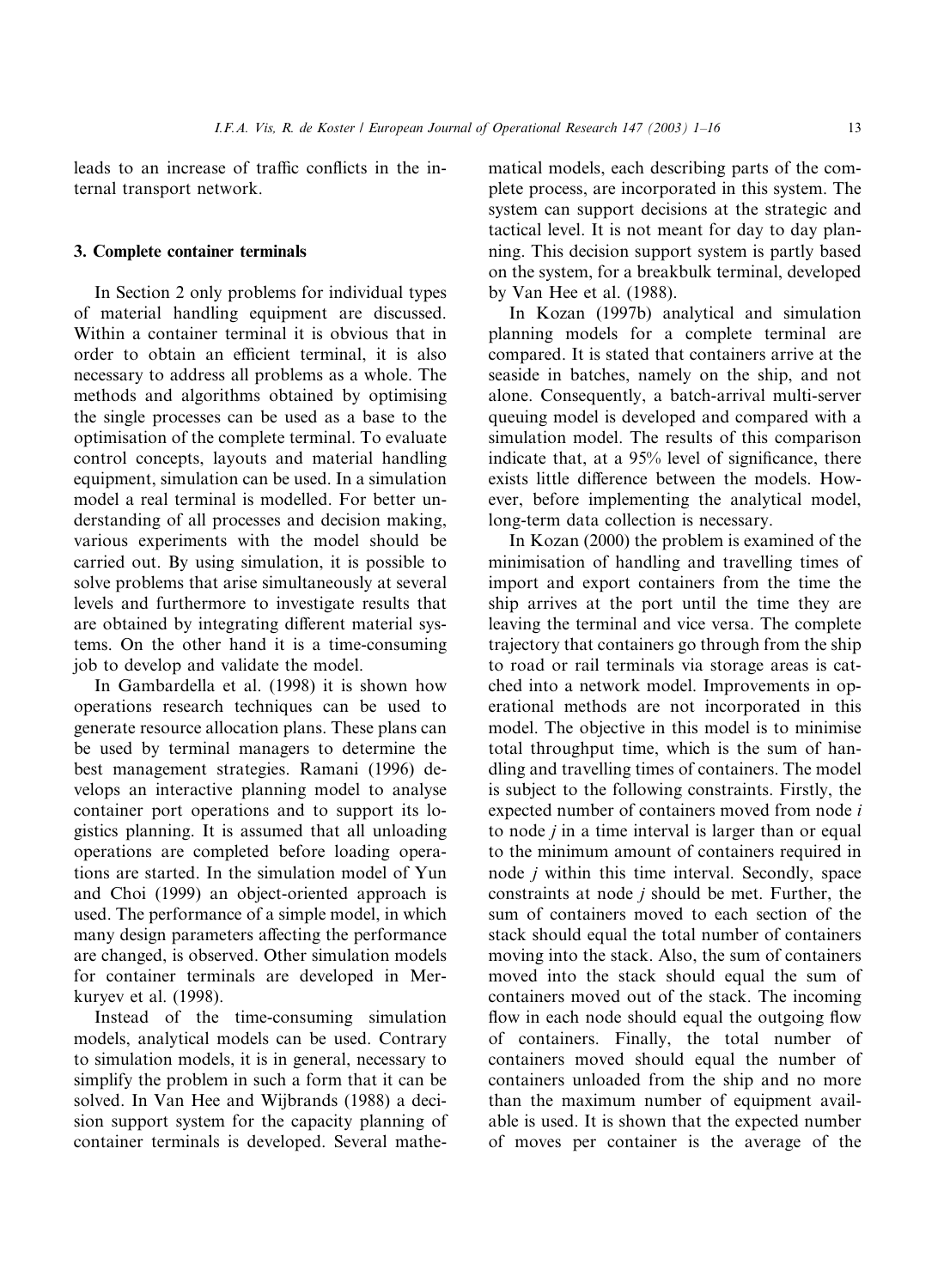maximum stack height and the minimum stack height. It is explained that this model can be used as decision tool in the context of investment appraisals of multimodal container terminals. Before implementing the model long-term data collection is required.

#### 4. Conclusions and further research

In this paper we have successively described all subprocesses at a manned or automated container terminal and also the planning of the complete terminal. All separate types of material handling equipment and their decision problems at manned container terminals and automated container terminals are discussed. As a result, we have obtained a classification of decision problems at a container terminal. For every decision problem an overview of literature is given. In most cases analytical or simulation models are used to solve the problem.

From examining the literature, it is apparent that, it is in general considered to be necessary to simplify the problem, due to its complexity, before it can be solved by analytical models. Analytical models that are used most often are mathematical programming models, branch and bound models, queueing models, network models and assignment problems. On the other hand, simulation models can be used. In general it is a time-consuming job to develop and validate this kind of models.

In this paper it is shown that already numerous research has been done to solve decision problems at container terminals. However, a number of questions, like the priority planning at the ASC, are still open for research. Furthermore, it is necessary to extend models for simple cases to more realistic situations. For example, the case of routing a single straddle carrier during loading operations should be extended to the case of routing a number of straddle carriers during loading and unloading operations.

Also, the majority of the papers only addresses single types of material handling equipment. In our opinion more attention should be given to the combination of various equipment. For example, the simultaneous scheduling of jobs at ACSs and AGVs. Joint optimisation of several material handling equipment is certainly a topic for future research.

### References

- Agerschou, H., Lundgren, H., Sørensen, T., Ernst, T., Korsgaard, J., Schmidt, L.R., Chi, W.K., 1983. Planning and Design of Ports and Marine Terminals. John Wiley and Sons, Chichester.
- Baker, C., 1998. High time for straddles, Cargo systems, October 1998, pp. 23–26.
- Bish, E.K., Leong, T., Li, C., Ng, J.W.C., Simchi-Levi, D., 2001. Analysis of a new vehicle scheduling and location problem. Naval Research Logistics 48, 363–385.
- Ballis, A., Abacoumkin, C., 1996. A container terminal simulation model with animation capabilities. Journal of Advanced Transportation 30 (1), 37–57.
- Bodin, L.D., Golden, B.L., Assad, A.A., Ball, M.O., 1983. Routing and scheduling of vehicles and crews. Computers and Operations Research 10 (2), 63–211.
- Bostel, N., Dejax, P., 1998. Models and algorithms for container allocation problems on trains in a rapid transshipment shunting yard. Transportation Science 32 (4), 370– 379.
- Cao, B., Uebe, G., 1993. An algorithm for solving capacitated multicommodity p-median transportation problems. Journal of Operational Research Society 44 (3), 259–269.
- Cargo Systems, 1999. Headlines, June, 5.
- Chen, C.S., Lee, S.M., Shen, Q.S., 1995. An analytical model for the container loading problem. European Journal of Operational Research 80 (1), 68–76.
- Chen, C.Y., Chao, S.L., Hsieh, T.W., 2000. A time-space network model for the space resource allocation problem in container marine transportation, paper presented at the 17th international symposium on mathematical programming 2000, Atlanta, USA.
- Chen, T., 1999. Yard operations in the container terminal––a study in the 'unproductive moves. Maritime Policy and Management 26 (1), 27–38.
- Chen, Y., Leong, Y.T., Ng, J.W.C., Demir, E.K., Nelson, B.L., Simchi-Levi, D., 1998. Dispatching Automated Guided Vehicles in a Mega Container Terminal, paper presented at INFORMS Montreal, May 1998.
- Cheung, R.K., Chen, C.Y., 1998. A two-stage stochastic network model and solution methods for the dynamic empty container allocation problem. Transportation Science 32 (2), 142–162.
- Chung, Y.G., Randhawa, S.U., Mcdowell, E.D., 1988. A simulation analysis for a transtainer-based container handling facility. Computers and Industrial Engineering 14 (2), 113–125.
- Crainic, T.G., Gendreau, M., Dejax, P., 1993. Dynamic and stochastic models for the allocation of empty containers. Operations Research 41, 102–126.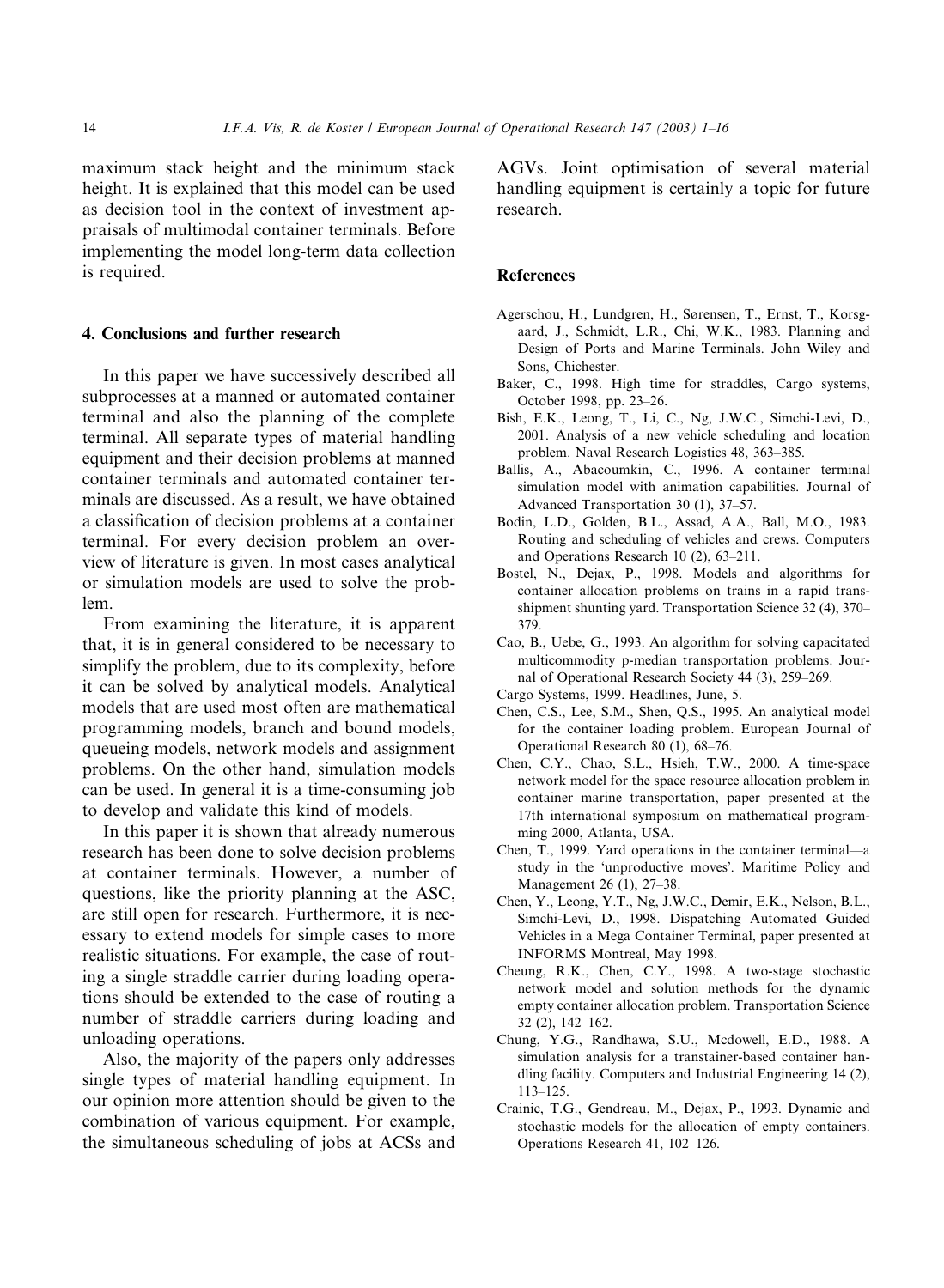- Daganzo, C.F., 1989. The crane scheduling problem. Transportation Research B 23 (3), 159–175.
- Davies, A.P., Bischoff, E.E., 1999. Weight distribution considerations in container loading. European Journal of Operational Research 114, 509–527.
- De Castilho, B., Daganzo, C.F., 1993. Handling Strategies for import containers at Marine Terminals. Transportation Research B 27 (2), 151–166.
- Edmond, E.D., Maggs, R.P., 1978. How useful are queue models in port investment decisions for container berths. Journal of the Operational Research Society 29 (8), 741– 750.
- Evers, J.J.M., Koppers, S.A.J., 1996. Automated guided vehicle traffic control at a container terminal. Transportation Research A 30 (1), 21–34.
- Gambardella, L.M., Rizzoli, A.E., Zaffalon, M., 1998. Simulation and planning of an intermodal container terminal. Simulation 71 (2), 107–116.
- Holguín-Veras, J., Jara-Díaz, S., 1999. Optimal pricing for priority service and space allocation in container ports. Transportation Research B 33, 81–106.
- Imai, A., Nagaiwa, K., Tat, C.W., 1997. Efficient planning of berth allocation for container terminals in Asia. Journal of Advanced Transportation 31 (1), 75–94.
- Kim, K.H., 1997. Evaluation of the number of rehandles in container yards. Computers and Industrial Engineering 32 (4), 701–711.
- Kim, K.H., Bae, J.W., 1999. A dispatching method for automated guided vehicles to minimize delays of containership operations. International Journal of Management Science 5 (1), 1–25.
- Kim, K.H., Kim, H.B., 1998. The optimal determination of the space requirement and the number of transfer cranes for import containers. Computers and Industrial Engineering 35 (3-4), 427–430.
- Kim, K.H., Kim, H.B., 1999a. Segregating space allocation models for container inventories in port container terminals. International Journal of Production Economics 59 (1–3), 415–423.
- Kim, K.H., Kim, K.Y., 1999d. Routing straddle carriers for the loading operation of containers using a beam search algorithm. Computers and Industrial Engineering 36 (1), 109–136.
- Kim, K.H., Park, Y.M., Ryu, K.R., 2000. Deriving decision rules to locate export containers in container yards. European Journal of Operational Research 124, 89–101.
- Kim, K.Y., Kim, K.H., 1997. A routing algorithm for a single transfer crane to load export containers onto a containership. Computers and Industrial Engineering 33 (3-4), 673– 676.
- Kim, K.Y., Kim, K.H., 1999b. A routing algorithm for a single straddle carrier to load export containers onto a containership. International Journal of Production Economics 59 (1– 3), 425–433.
- Kim, K.Y., Kim, K.H., 1999c. An optimal routing algorithm for a transfer crane in port container terminals. Transportation Science 33 (1), 17–33.
- Kozan, E., 1997a. Increasing the operational efficiency of container terminals in Australia. Journal of the Operational Research Society 48 (2), 151–161.
- Kozan, E., 1997b. Comparison of analytical and simulation planning models of seaport container terminals. Transportation Planning and Technology 20 (3), 235–248.
- Kozan, E., 2000. Optimising container transfers at multimodal terminals. Mathematical and Computer Modelling 31 (10– 12), 235–243.
- Kozan, E., Preston, P., 1999. Genetic algorithms to schedule container transfers at multimodal terminals. International Transactions in Operational Research 6 (3), 311– 329.
- Kurstjens, S.T.G.L., Dekker, R., Dellaert, N.P., Duinkerken, M.B., Ottjes, J.A., Evers, J.J.M., 1996. Planning of Inter Terminal Transport at the Maasvlakte, TRAIL Proceedings, 2nd TRAIL Congress, 1996.
- Leeper, J.H., 1988. Integrated automated terminal operations. Transportation Research Circular 33 (2), 23–28.
- Merkuryev, Y., Tolujew, J., Blumer, E., Novitsky, L., Ginters, E., Vitorova, E., Merkuyeva, G., Pronins, J., 1998. A modelling and simulation methodology for managing the Riga Harbour. Simulation 71 (2), 84–95.
- Peterkofsky, R.I., Daganzo, C.F., 1990. A branch and bound solution method for the crane scheduling problem. Transportation Research B 24 (3), 159–172.
- Ramani, K.V., 1996. An interactive simulation model for the logistics planning of container operations in seaports. Simulation 66 (5), 291–300.
- Scheithauer, G., 1999. LP-based bounds for the container and multi-container loading problem. International Transactions in Operational Research 6 (2), 199–213.
- Shen, W.S., Khoong, C.M., 1995. A DSS for empty container distribution planning. Decision Support Systems 15, 75– 82.
- Shields, J.J., 1984. Container Stowage: A computer aided preplanning system. Marine Technology 21 (4).
- Steenken, D., 1992. Fahrwegoptimierung am Containerterminal under Echtzeitbedingungen. OR Spektrum 14 (3), 161– 168.
- Steenken, D., Henning, A., Freigang, S., Voss, S., 1993. Routing of straddle carriers at a container terminal with the special aspect of internal moves. OR Spektrum 15 (3), 167–172.
- Taleb-Ibrahimi, M., De Castilho, B., Daganzo, C.F., 1993. Storage space vs handling work in container terminals. Transportation Research B 27, 13–32.
- Yun, W.Y., Choi, Y.S., 1999. A simulation model for container-terminal operation analysis using an object-oriented approach. International Journal of Production Economics 59 (1-3), 221–230.
- Van der Meer, R., 2000. Operational control of internal transport, ERIM Ph.D. series Research in Management 1.
- Van Hee, K.M., Huitink, B., Leegwater, D.K., 1988. Portplan, decision support system for port terminals. European Journal of Operational Research 34 (3), 249–261.